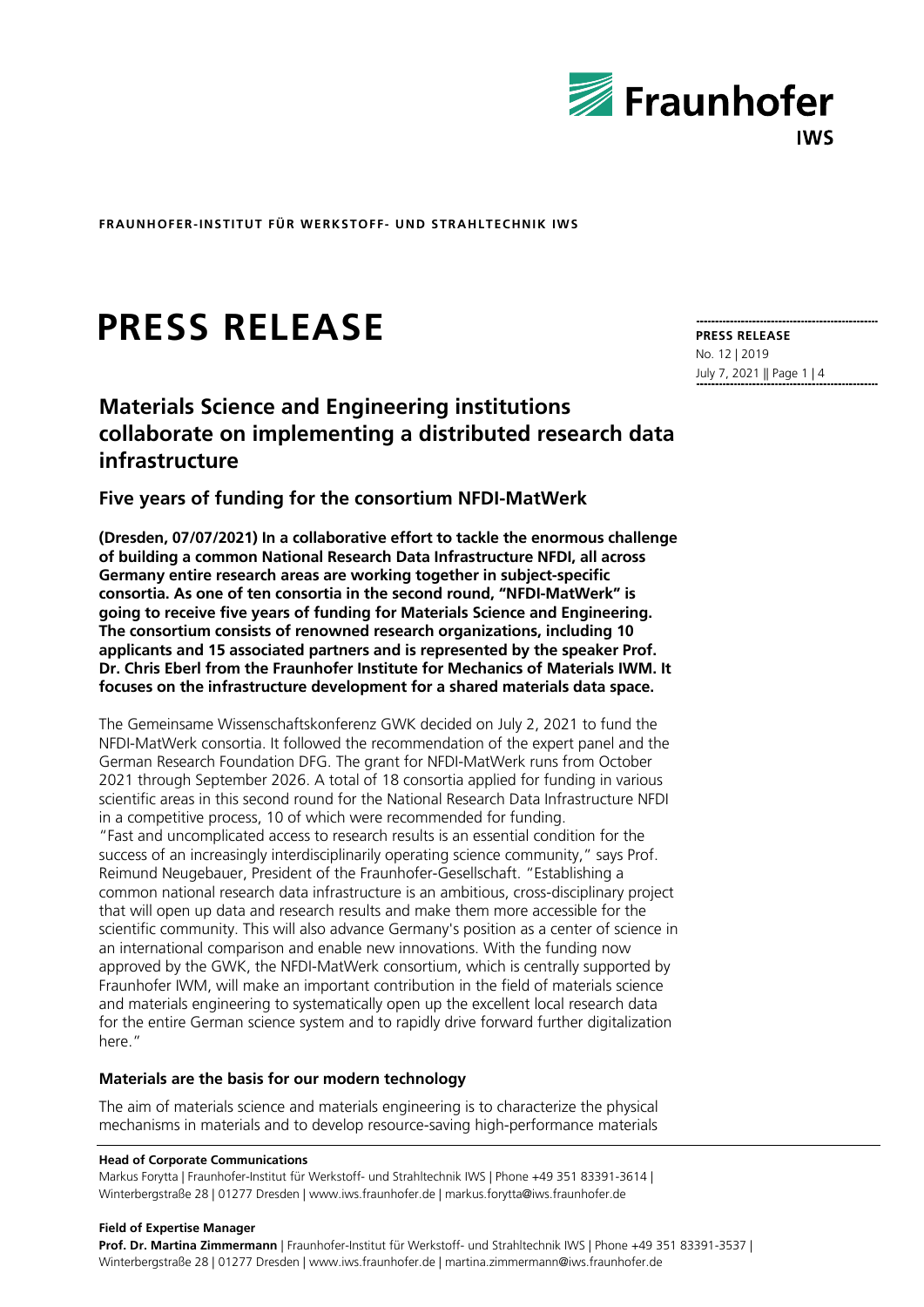

with the most ideal properties possible for the respective application. Manufacturing processes are investigated accordingly and designed so that materials as well as component systems have the necessary service life, can be used in a circular economy and consuming as little resources as possible. Materials' experts optimize from the atomistic scale to the macro or component level. Processing steps influence the internal material structure on the various scales and thus determine the mechanical and functional properties. Today, research groups still use their own tools and standards for data processing and storage for the data they generate through experiments and simulations. Therefore, sharing data and software tools is unfortunately a tedious task.

### **The Materials Science and Engineering community is developing a common research data infrastructure**

"We are excited that NFDI-MatWerk can start now and that we will be able to help in this community effort: to systematically develop a materials data space and make it securely accessible in the long term," says Prof. Chris Eberl from Fraunhofer IWM. The envisioned digital data space infrastructure must be able to map the various highly complex interrelationships between different materials data and be as seamless to use as possible in order to enable synergy effects. Data from the scientific groups distributed across Germany and beyond should be accessible via a so-called knowledge-graph-based infrastructure. That will allow fast, complex search queries and data evaluations to find new correlations. Such a technical achievement will also provide an excellent basis for next-generation artificial intelligence in the field of materials engineering. As a research community, we see NFDI-MatWerk as a unique opportunity to bundle the numerous activities in the field of research data management, thereby increasing the scientific productivity of researchers.

#### **The consortium covers the majority of the MatWerk community in Germany**

The NFDI-MatWerk consortium, coordinated by the Fraunhofer Institute for Mechanics of Materials IWM, consists of experts from the fields of materials science and materials engineering as well as mechanics. The applicant institutions are:

- Deutsches Forschungszentrum für Künstliche Intelligenz
- FIZ Karlsruhe Leibniz-Institut für Informationsinfrastruktur GmbH
- Forschungszentrum Jülich GmbH
- Fraunhofer-Gesellschaft für angewandte Forschung e.V.:
	- Fraunhofer-Institut für Werkstoffmechanik IWM
		- Fraunhofer-Institut für Werkstoff- und Strahltechnik IWS
- Friedrich-Alexander-Universität Erlangen-Nürnberg
- Karlsruher Institut für Technologie KIT
- Max-Planck-Institut für Eisenforschung GmbH
- **RWTH Aachen**

The **Fraunhofer Institute for Material and Beam Technology IWS Dresden** develops complex system solutions in materials and laser technology. We define ourselves as idea drivers developing customized solutions based on laser applications, functionalized surfaces as well as material and process innovations – from easy-to-integrate custom solutions to cost-efficient solutions for small and medium-sized enterprises to industry-ready one-stop solutions. Our research focuses on aerospace, energy and environmental technology, automotive, medical and mechanical engineering, toolmaking, electrical engineering and microelectronics, and photonics and optics sectors. In our five future and innovation fields of battery technology, hydrogen technology, surface functionalization, photonic production systems and additive manufacturing, we are already creating the basis today for the technological answers of tomorrow.

**PRESS RELEASE** No. 12 | 2019 July 7, 2021 || Page 2 | 4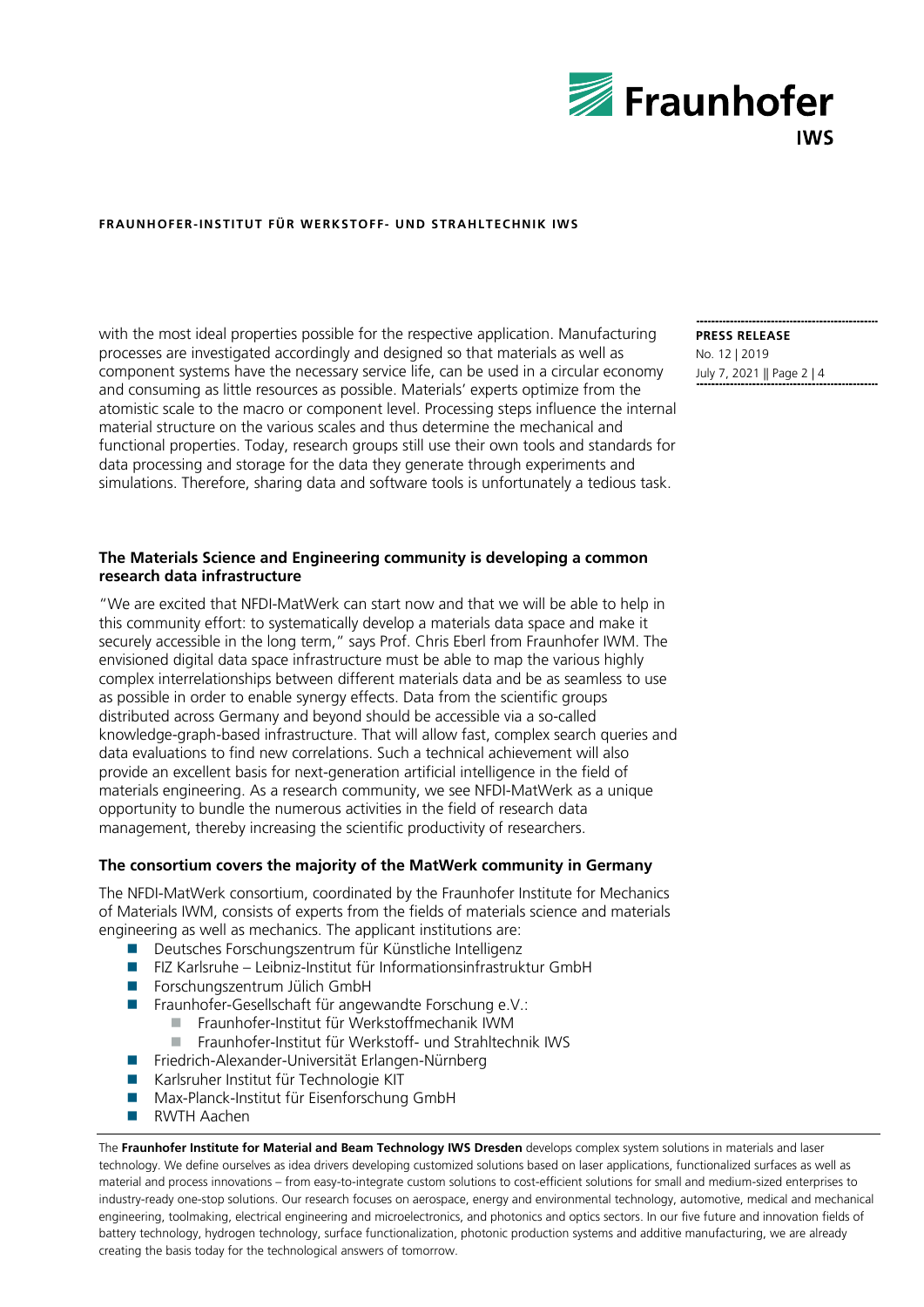

- Technische Universität Bergakademie Freiberg
- **Universität des Saarlandes**

The associated institutions are:

- **Albert-Ludwigs-Universität Freiburg**
- Bundesanstalt für Materialforschung und -prüfung (BAM)
- Christian-Albrechts-Universität zu Kiel
- Deutsche Gesellschaft für Materialkunde e.V. (DGM)
- Deutscher Verband für Materialforschung und -prüfung e.V. (DVM)
- Gesellschaft für Angewandte Mathematik und Mechanik e. V. (GAMM)
- **Helmholtz-Zentrum hereon**
- Leibniz-Institut für Werkstofforientierte Technologien IWT
- Physikalisch-Technische Bundesanstalt Braunschweig und Berlin (PTB)
- **Ruhr-Universität Bochum**
- Technische Universität Clausthal-Zellerfeld
- Technische Universität Darmstadt
- Technische Universität Kaiserslautern
- **Universität Paderborn**
- **Universität Stuttgart**

### **The role of the Fraunhofer Institute for Material and Beam Technology IWS**

Prof. Martina Zimmermann, head of the field of expertise Materials Characterization and Testing at Fraunhofer IWS, is responsible for the task area "Community Interaction" together with her colleague Prof. Frank Mücklich from Saarland University. In her current function as president of the German Society for Materials Science, as a review board member of the German Research Foundation and as deputy spokesperson of the materials engineering discipline, she provides the necessary network to involve all stakeholders in the NFDI-Matwerk process. In close cooperation with the professional societies, their work will focus not only on stimulating a lively exchange between the stakeholders and the consortium by establishing appropriate communication platforms, but also on the development of continuing education courses, workshops and conferences.

#### **About the National Research Data Infrastructure**

The National Research Data Infrastructure (NFDI) has the objective to systematically index, edit, interconnect and make available the valuable stock of data from science and research. So far, these data have mostly been available in a decentralized, projectrelated, or temporary form. The federation and the states fund the NFDI jointly. Digital data storage is an indispensable prerequisite for treating new research issues, generating findings, and making innovations (Nationale Forschungsdateninfrastruktur NFDI). In November 2018, the federal and state governments decided to establish a National Research Data Infrastructure NFDI and intend to fund up to 30 consortia in

The **Fraunhofer Institute for Material and Beam Technology IWS Dresden** develops complex system solutions in materials and laser technology. We define ourselves as idea drivers developing customized solutions based on laser applications, functionalized surfaces as well as material and process innovations – from easy-to-integrate custom solutions to cost-efficient solutions for small and medium-sized enterprises to industry-ready one-stop solutions. Our research focuses on aerospace, energy and environmental technology, automotive, medical and mechanical engineering, toolmaking, electrical engineering and microelectronics, and photonics and optics sectors. In our five future and innovation fields of battery technology, hydrogen technology, surface functionalization, photonic production systems and additive manufacturing, we are already creating the basis today for the technological answers of tomorrow.

**PRESS RELEASE** No. 12 | 2019 July 7, 2021 || Page 3 | 4